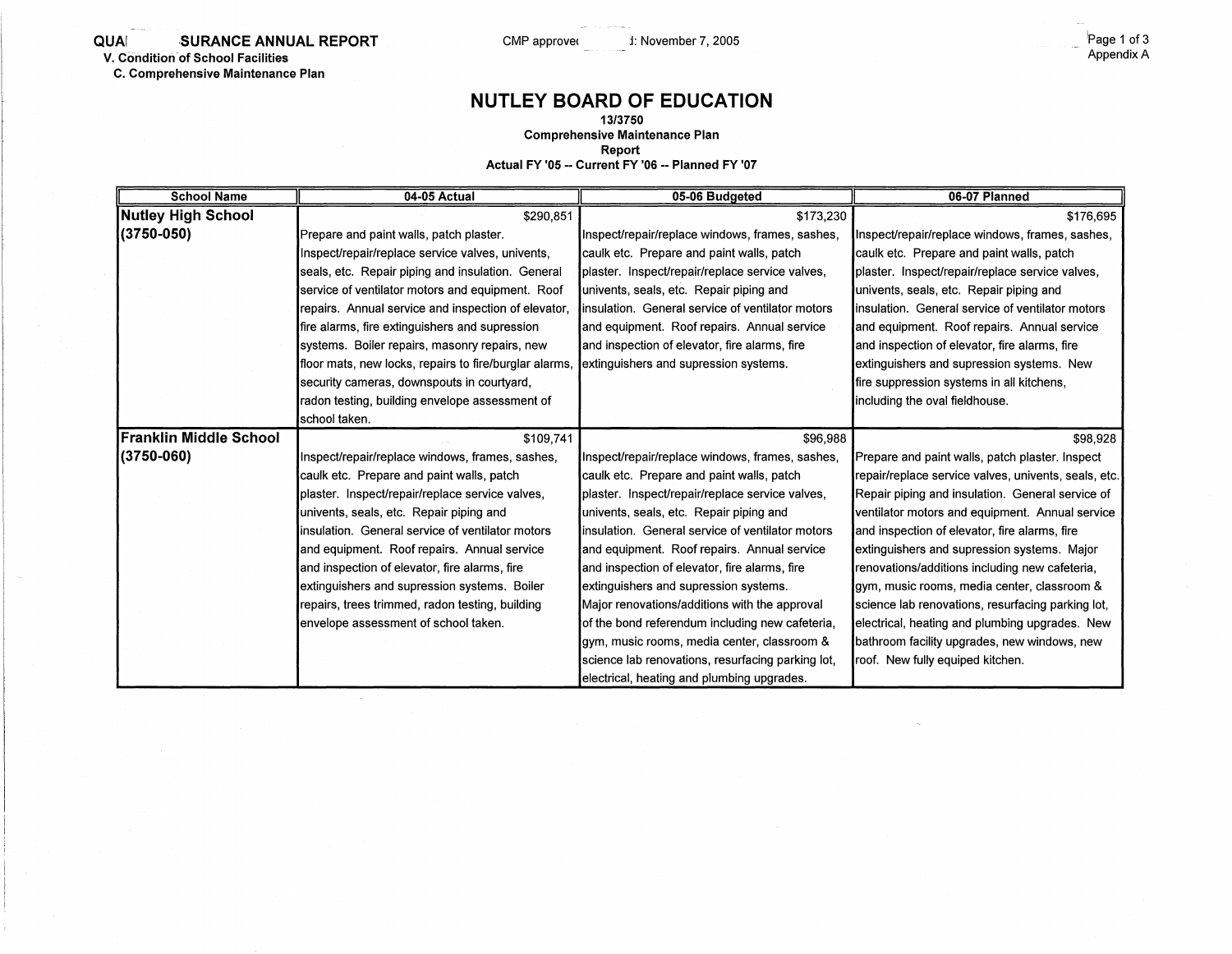**QUAI SURANCE ANNUAL REPORT** CMP approvec in the Superinter 7, 2005 **SURANCE ANNUAL REPORT** COMP approvec in the Superinter 7, 2005 **CMP** and the Superinter Appendix A **V. Condition of School Facilities** 

**C. Comprehensive Maintenance Plan** 

## **NUTLEY BOARD OF EDUCATION**

**13/3750** 

**Comprehensive Maintenance Plan** 

**Report** 

**Actual FY '05 -- Current FY '06 -- Planned FY '07** 

| <b>School Name</b>          | 04-05 Actual                                         | 05-06 Budgeted                                    | 06-07 Planned                                     |
|-----------------------------|------------------------------------------------------|---------------------------------------------------|---------------------------------------------------|
| <b>Lincoln Elementary</b>   | \$32,516                                             | \$75,512                                          | \$77,022                                          |
| School (3750-070)           | Inspect/repair/replace windows, frames, sashes,      | Inspect/repair/replace windows, frames, sashes,   | Inspect/repair/replace windows, frames, sashes,   |
|                             | caulk etc. Prepare and paint walls, patch            | caulk etc. Prepare and paint walls, patch         | caulk etc. Prepare and paint walls, patch         |
|                             | plaster. Inspect/repair/replace service valves,      | plaster. Inspect/repair/replace service valves,   | plaster. Inspect/repair/replace service valves,   |
|                             | univents, seals, etc. Repair piping and              | univents, seals, etc. Repair piping and           | univents, seals, etc. Repair piping and           |
|                             | insulation. General service of ventilator motors     | linsulation. General service of ventilator motors | insulation. General service of ventilator motors  |
|                             | and equipment. Roof repairs. Annual service          | and equipment. Roof repairs. Annual service       | and equipment. Roof repairs. Annual service       |
|                             | and inspection of fire alarms, fire extinguishers    | and inspection of fire alarms, fire extinguishers | and inspection of fire alarms, fire extinguishers |
|                             | and supression systems. Boiler repairs, façade       | and supression systems.                           | and supression systems. Inspect/maintain          |
|                             | repair, new VCT flooring, new alarms, radon testing, |                                                   | brick façade stabilization measures. New fire     |
|                             | building envelope assessment of school taken.        |                                                   | suppression system in kitchen.                    |
| <b>Radcliffe Elementary</b> | \$100,198                                            | \$80,244                                          | \$81,849                                          |
| School (3750-080)           | Inspect/repair/replace windows, frames, sashes,      | Inspect/repair/replace windows, frames, sashes,   | Inspect/repair/replace windows, frames, sashes,   |
|                             | caulk etc. Prepare and paint walls, patch            | caulk etc. Prepare and paint walls, patch         | caulk etc. Prepare and paint walls, patch         |
|                             | plaster. Inspect/repair/replace service valves,      | plaster. Inspect/repair/replace service valves,   | plaster. Inspect/repair/replace service valves,   |
|                             | univents, seals, etc. Repair piping and              | univents, seals, etc. Repair piping and           | univents, seals, etc. Repair piping and           |
|                             | insulation. General service of ventilator motors     | linsulation. General service of ventilator motors | insulation. General service of ventilator motors  |
|                             | and equipment. Roof repairs. Annual service          | and equipment. Roof repairs. Annual service       | and equipment. Roof repairs. Annual service       |
|                             | and inspection of fire alarms, fire extinguishers    | and inspection of fire alarms, fire extinguishers | and inspection of fire alarms, fire extinguishers |
|                             | and supression systems. Playground resurfaced,       | and supression systems. Remove and repair         | and supression systems.                           |
|                             | masonry work, new floor in music room, new           | chimney. Window grate repairs.                    |                                                   |
|                             | alarms, radon testing, building envelope             |                                                   |                                                   |
|                             | assessment of school taken.                          |                                                   |                                                   |
| <b>Spring Garden</b>        | \$70,098                                             | \$78,942                                          | \$80,521                                          |
| <b>Elementary School</b>    | Inspect/repair/replace windows, frames, sashes,      | Inspect/repair/replace windows, frames, sashes,   | Inspect/repair/replace windows, frames, sashes,   |
| (3750-090)                  | caulk etc. Prepare and paint walls, patch            | caulk etc. Prepare and paint walls, patch         | caulk etc. Prepare and paint walls, patch         |
|                             | plaster. Inspect/repair/replace service valves,      | plaster. Inspect/repair/replace service valves,   | plaster. Inspect/repair/replace service valves,   |
|                             | univents, seals, etc. Repair piping and              | univents, seals, etc. Repair piping and           | univents, seals, etc. Repair piping and           |
|                             | insulation. General service of ventilator motors     | insulation. General service of ventilator motors  | insulation. General service of ventilator motors  |
|                             | and equipment. Roof repairs. Annual service          | and equipment. Roof repairs. Annual service       | and equipment. Roof repairs. Annual service       |
|                             | and inspection of fire alarms, fire extinguishers    | and inspection of fire alarms, fire extinguishers | and inspection of fire alarms, fire extinguishers |
|                             | and supression systems. Boiler repairs, tree         | and supression systems.                           | and supression systems. Inspection of gym         |
|                             | removal, new alarms, radon testing, building         |                                                   | masonry façade.                                   |
|                             | envelope assessment of school taken.                 |                                                   |                                                   |